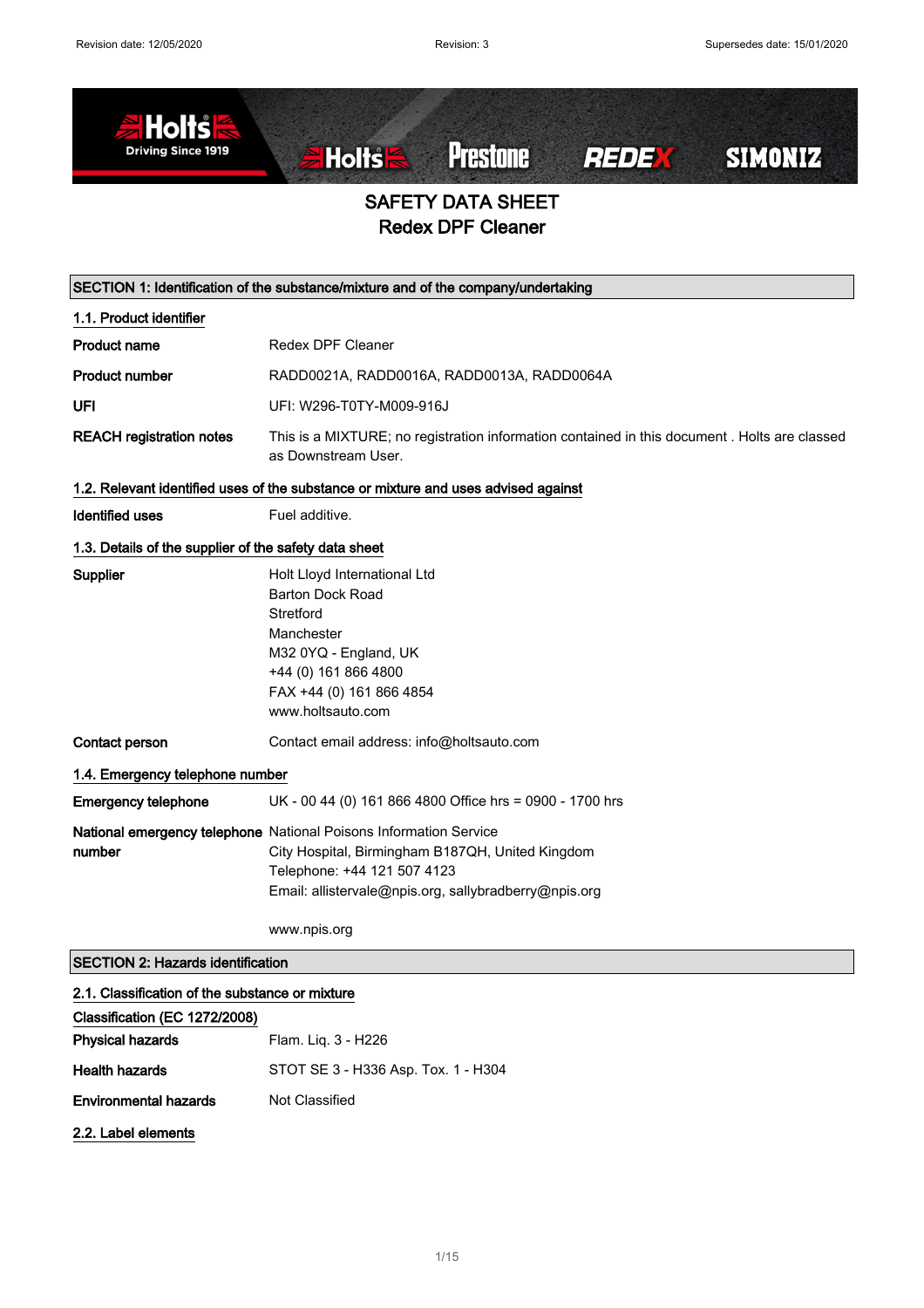#### Hazard pictograms

Ţ



| Signal word                               | Danger                                                                                                                                                                                                                                                                                                                                                                                                                                                                                                                                                                                                                                                                                                                                                                                                                        |
|-------------------------------------------|-------------------------------------------------------------------------------------------------------------------------------------------------------------------------------------------------------------------------------------------------------------------------------------------------------------------------------------------------------------------------------------------------------------------------------------------------------------------------------------------------------------------------------------------------------------------------------------------------------------------------------------------------------------------------------------------------------------------------------------------------------------------------------------------------------------------------------|
| <b>Hazard statements</b>                  | H226 Flammable liquid and vapour.<br>H336 May cause drowsiness or dizziness.<br>H304 May be fatal if swallowed and enters airways.                                                                                                                                                                                                                                                                                                                                                                                                                                                                                                                                                                                                                                                                                            |
| <b>Precautionary statements</b>           | P101 If medical advice is needed, have product container or label at hand.<br>P102 Keep out of reach of children.<br>P210 Keep away from heat, hot surfaces, sparks, open flames and other ignition sources. No<br>smoking.<br>P261 Avoid breathing vapour/ spray.<br>P301+P310 IF SWALLOWED: Immediately call a POISON CENTER/ doctor.<br>P304+P340 IF INHALED: Remove person to fresh air and keep comfortable for breathing.<br>P501 Dispose of contents/ container in accordance with national regulations.                                                                                                                                                                                                                                                                                                               |
| Supplemental label<br>information         | EUH066 Repeated exposure may cause skin dryness or cracking.                                                                                                                                                                                                                                                                                                                                                                                                                                                                                                                                                                                                                                                                                                                                                                  |
| UFI                                       | UFI: W296-T0TY-M009-916J                                                                                                                                                                                                                                                                                                                                                                                                                                                                                                                                                                                                                                                                                                                                                                                                      |
| <b>Contains</b>                           | Hydrocarbons, C9-C11, n-alkanes, isoalkanes, cyclics, <2% aromatics                                                                                                                                                                                                                                                                                                                                                                                                                                                                                                                                                                                                                                                                                                                                                           |
| <b>Detergent labelling</b>                | $\geq$ 30% aliphatic hydrocarbons                                                                                                                                                                                                                                                                                                                                                                                                                                                                                                                                                                                                                                                                                                                                                                                             |
| Supplementary precautionary<br>statements | P240 Ground and bond container and receiving equipment.<br>P241 Use explosion-proof electrical equipment.<br>P242 Use non-sparking tools.<br>P243 Take action to prevent static discharges.<br>P271 Use only outdoors or in a well-ventilated area.<br>P280 Wear protective gloves/ protective clothing/ eye protection/ face protection.<br>P303+P361+P353 IF ON SKIN (or hair): Take off immediately all contaminated clothing.<br>Rinse skin with water or shower.<br>P312 Call a POISON CENTRE/doctor if you feel unwell.<br>P331 Do NOT induce vomiting.<br>P370+P378 In case of fire: Use foam, carbon dioxide, dry powder or water fog to extinguish.<br>P403+P233 Store in a well-ventilated place. Keep container tightly closed.<br>P403+P235 Store in a well-ventilated place. Keep cool.<br>P405 Store locked up. |

#### 2.3. Other hazards

SECTION 3: Composition/information on ingredients

#### 3.2. Mixtures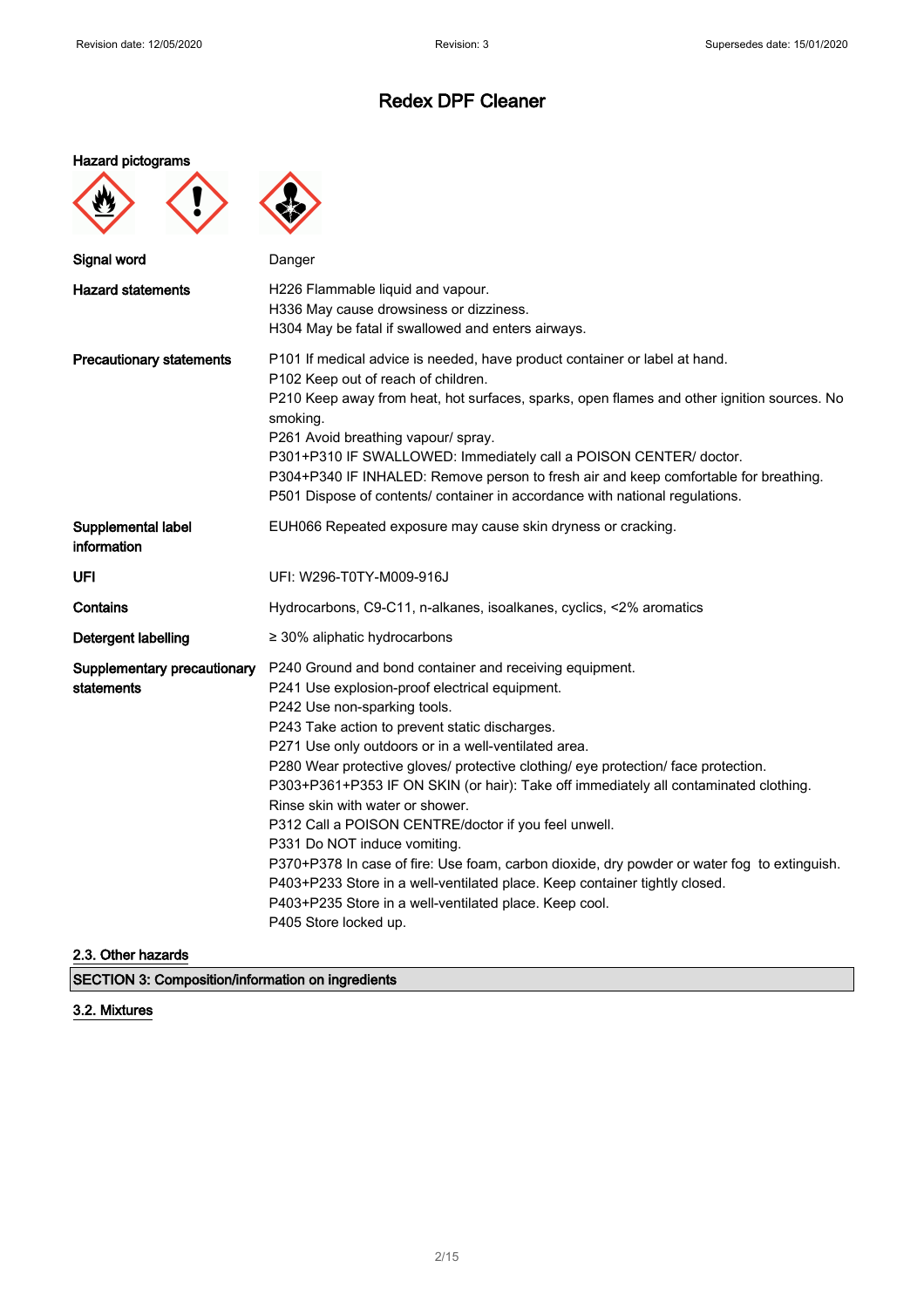| Hydrocarbons, C9-C11, n-alkanes, isoalkanes, cyclics, <2%<br>60-100%<br>aromatics      |                                                                                                                                                                                                                                                                                                                                                                                                                                                                                                                                                    |                                                      |
|----------------------------------------------------------------------------------------|----------------------------------------------------------------------------------------------------------------------------------------------------------------------------------------------------------------------------------------------------------------------------------------------------------------------------------------------------------------------------------------------------------------------------------------------------------------------------------------------------------------------------------------------------|------------------------------------------------------|
| CAS number: 64742-48-9                                                                 | EC number: 919-857-5                                                                                                                                                                                                                                                                                                                                                                                                                                                                                                                               | REACH registration number: 01-<br>2119463258-33-XXXX |
| Classification<br>Flam. Liq. 3 - H226<br><b>STOT SE 3 - H336</b><br>Asp. Tox. 1 - H304 |                                                                                                                                                                                                                                                                                                                                                                                                                                                                                                                                                    |                                                      |
| Distillates (Petroleum), Hydrotreated, Light Kerosene                                  |                                                                                                                                                                                                                                                                                                                                                                                                                                                                                                                                                    | 5-10%                                                |
| CAS number: 64742-47-8                                                                 | EC number: 265-149-8                                                                                                                                                                                                                                                                                                                                                                                                                                                                                                                               | REACH registration number: 01-<br>2119484819-18-XXXX |
| Classification<br>Asp. Tox. 1 - H304                                                   |                                                                                                                                                                                                                                                                                                                                                                                                                                                                                                                                                    |                                                      |
| <b>Cerium Dioxide</b>                                                                  |                                                                                                                                                                                                                                                                                                                                                                                                                                                                                                                                                    | 1%                                                   |
| CAS number: 1306-38-3                                                                  | EC number: 215-150-4                                                                                                                                                                                                                                                                                                                                                                                                                                                                                                                               | REACH registration number: 01-<br>2119488673-24-XXXX |
| Classification<br><b>Not Classified</b>                                                |                                                                                                                                                                                                                                                                                                                                                                                                                                                                                                                                                    |                                                      |
|                                                                                        | The full text for all hazard statements is displayed in Section 16.                                                                                                                                                                                                                                                                                                                                                                                                                                                                                |                                                      |
| <b>SECTION 4: First aid measures</b>                                                   |                                                                                                                                                                                                                                                                                                                                                                                                                                                                                                                                                    |                                                      |
| 4.1. Description of first aid measures<br><b>General information</b>                   |                                                                                                                                                                                                                                                                                                                                                                                                                                                                                                                                                    |                                                      |
| Inhalation                                                                             | Treat symptomatically.<br>Move affected person to fresh air and keep warm and at rest in a position comfortable for<br>breathing. If throat irritation or coughing persists, proceed as follows. Get medical attention.<br>Show this Safety Data Sheet to the medical personnel. Place unconscious person on their<br>side in the recovery position and ensure breathing can take place. Do not induce vomiting.<br>Symptoms of lung oedema (shortness of breath) may develop up to 24 hours after exposure.<br>Get medical attention immediately. |                                                      |
| Ingestion                                                                              | Rinse mouth thoroughly with water. Never give anything by mouth to an unconscious person.<br>Move affected person to fresh air and keep warm and at rest in a position comfortable for<br>breathing. Do not induce vomiting. If vomiting occurs, the head should be kept low so that<br>vomit does not enter the lungs. Get medical attention.                                                                                                                                                                                                     |                                                      |
| Skin contact                                                                           | Remove contaminated clothing immediately and wash skin with soap and water. Get medical<br>attention if irritation persists after washing.                                                                                                                                                                                                                                                                                                                                                                                                         |                                                      |
| Eye contact                                                                            | Rinse immediately with plenty of water. Continue to rinse for at least 10 minutes. Remove any<br>contact lenses and open eyelids wide apart.                                                                                                                                                                                                                                                                                                                                                                                                       |                                                      |
|                                                                                        | 4.2. Most important symptoms and effects, both acute and delayed                                                                                                                                                                                                                                                                                                                                                                                                                                                                                   |                                                      |
| <b>General information</b>                                                             | The severity of the symptoms described will vary dependent on the concentration and the<br>length of exposure.                                                                                                                                                                                                                                                                                                                                                                                                                                     |                                                      |
| Inhalation                                                                             | Vapours may cause headache, fatigue, dizziness and nausea.                                                                                                                                                                                                                                                                                                                                                                                                                                                                                         |                                                      |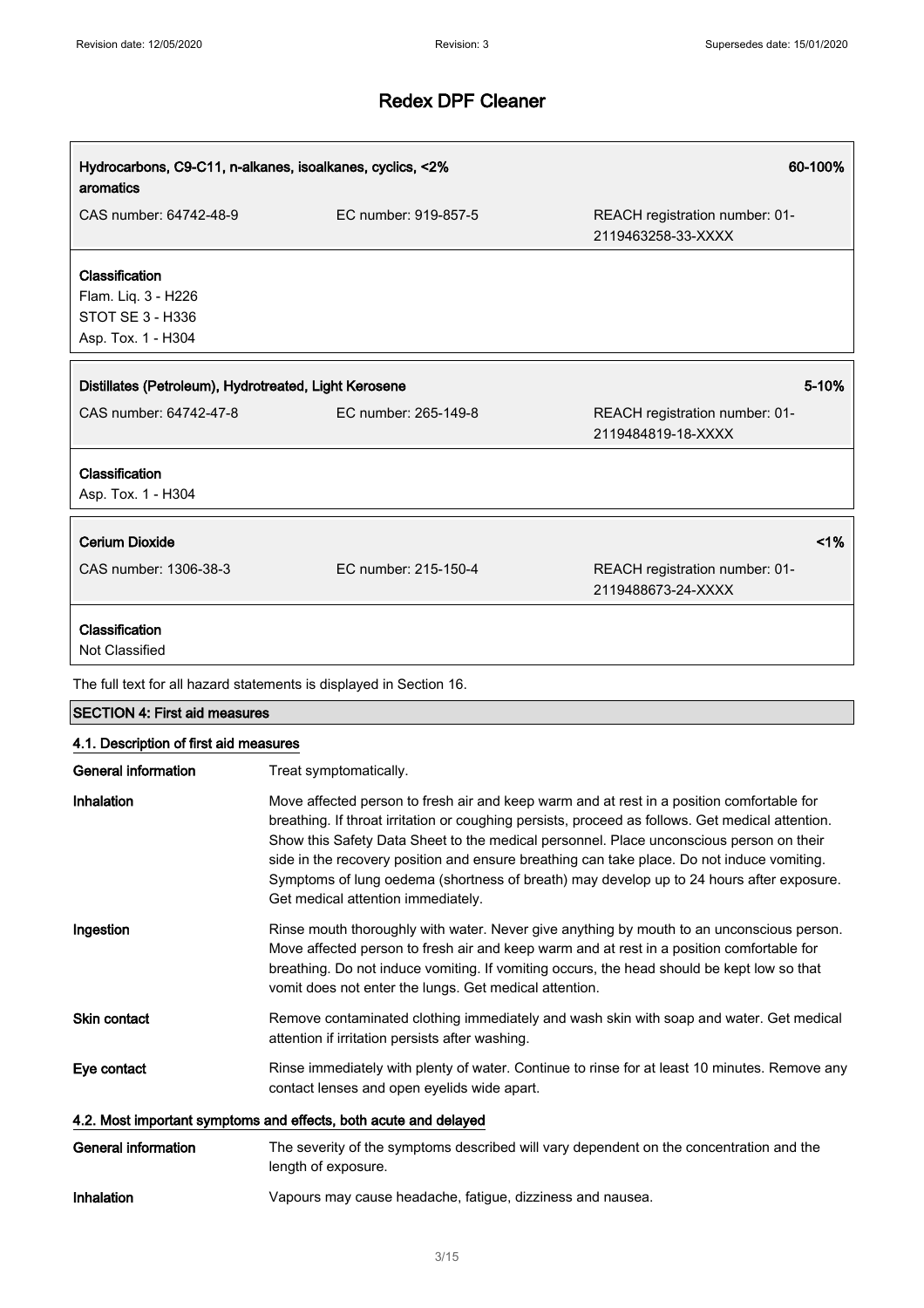| Ingestion                                                  | May cause discomfort if swallowed.                                                                                                                                                                                                  |  |
|------------------------------------------------------------|-------------------------------------------------------------------------------------------------------------------------------------------------------------------------------------------------------------------------------------|--|
| <b>Skin contact</b>                                        | Prolonged skin contact may cause redness and irritation.                                                                                                                                                                            |  |
| Eye contact                                                | Prolonged contact may cause redness and/or tearing.                                                                                                                                                                                 |  |
|                                                            | 4.3. Indication of any immediate medical attention and special treatment needed                                                                                                                                                     |  |
| Notes for the doctor                                       | Treat symptomatically.                                                                                                                                                                                                              |  |
| <b>SECTION 5: Firefighting measures</b>                    |                                                                                                                                                                                                                                     |  |
| 5.1. Extinguishing media                                   |                                                                                                                                                                                                                                     |  |
| Suitable extinguishing media                               | Extinguish with alcohol-resistant foam, carbon dioxide or dry powder.                                                                                                                                                               |  |
| Unsuitable extinguishing<br>media                          | Do not use water jet as an extinguisher, as this will spread the fire.                                                                                                                                                              |  |
| 5.2. Special hazards arising from the substance or mixture |                                                                                                                                                                                                                                     |  |
| Specific hazards                                           | In case of fire, toxic and corrosive gases may be formed. No unusual fire or explosion hazards<br>noted.                                                                                                                            |  |
| <b>Hazardous combustion</b><br>products                    | Thermal decomposition or combustion may liberate carbon oxides and other toxic gases or<br>vapours. Oxides of carbon. Oxides of nitrogen.                                                                                           |  |
| 5.3. Advice for firefighters                               |                                                                                                                                                                                                                                     |  |
| Protective actions during<br>firefighting                  | No specific firefighting precautions known.                                                                                                                                                                                         |  |
| Special protective equipment<br>for firefighters           | Use protective equipment appropriate for surrounding materials.                                                                                                                                                                     |  |
| <b>SECTION 6: Accidental release measures</b>              |                                                                                                                                                                                                                                     |  |
|                                                            |                                                                                                                                                                                                                                     |  |
|                                                            | 6.1. Personal precautions, protective equipment and emergency procedures                                                                                                                                                            |  |
| <b>Personal precautions</b>                                | Wear protective clothing as described in Section 8 of this safety data sheet.                                                                                                                                                       |  |
| 6.2. Environmental precautions                             |                                                                                                                                                                                                                                     |  |
| <b>Environmental precautions</b>                           | Avoid release to the environment. Do not discharge into drains or watercourses or onto the<br>ground.                                                                                                                               |  |
| 6.3. Methods and material for containment and cleaning up  |                                                                                                                                                                                                                                     |  |
| Methods for cleaning up                                    | Collect and place in suitable waste disposal containers and seal securely. Label the<br>containers containing waste and contaminated materials and remove from the area as soon<br>as possible. For waste disposal, see Section 13. |  |
| 6.4. Reference to other sections                           |                                                                                                                                                                                                                                     |  |
| Reference to other sections                                | For personal protection, see Section 8. For waste disposal, see section 13.                                                                                                                                                         |  |
| <b>SECTION 7: Handling and storage</b>                     |                                                                                                                                                                                                                                     |  |
| 7.1. Precautions for safe handling                         |                                                                                                                                                                                                                                     |  |
| <b>Usage precautions</b>                                   | Avoid spilling. Avoid contact with skin and eyes.                                                                                                                                                                                   |  |
|                                                            | 7.2. Conditions for safe storage, including any incompatibilities                                                                                                                                                                   |  |
| Storage precautions                                        | Store in a cool and well-ventilated place. Keep only in the original container. Keep away from<br>food, drink and animal feeding stuffs.                                                                                            |  |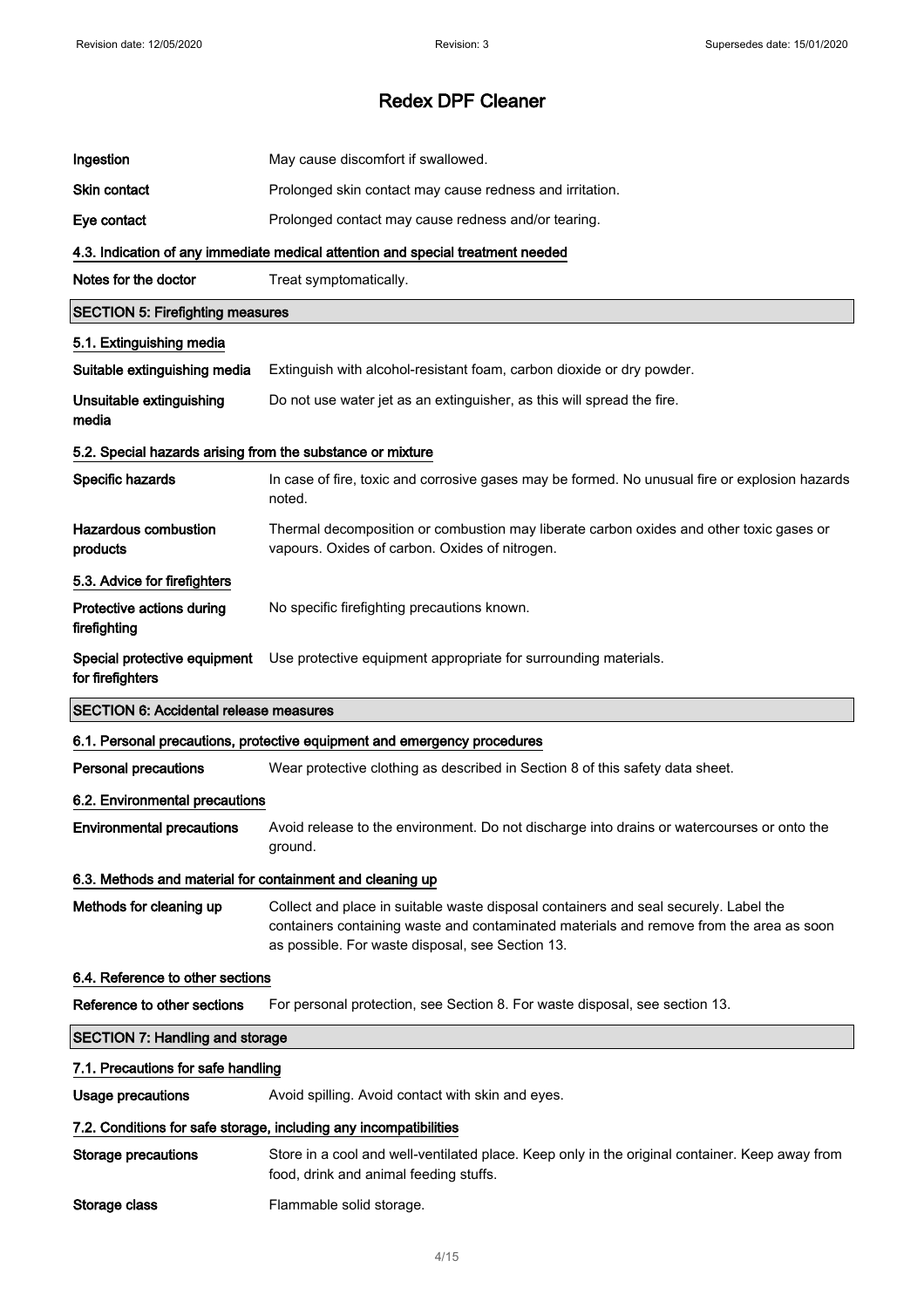#### 7.3. Specific end use(s)

Specific end use(s) The identified uses for this product are detailed in Section 1.2.

### SECTION 8: Exposure controls/Personal protection

#### 8.1. Control parameters

Occupational exposure limits

#### Hydrocarbons, C9-C11, n-alkanes, isoalkanes, cyclics, <2% aromatics

Advisory OEL. CEFIC-HSPA : 1200 mg/m3

#### Distillates (Petroleum), Hydrotreated, Light Kerosene

RCP-TWA (Vapour) : 150 ppm / 1200 mg/m3

| <b>DNEL</b>                  | Industry - Dermal; Long term : 208 mg/kg/day<br>Industry - Inhalation; Long term : 871 mg/m <sup>3</sup><br>Consumer - Dermal; Long term : 125 mg/kg/day<br>Consumer - Inhalation; Long term : 185 mg/m <sup>3</sup><br>Consumer - Oral; Long term : 125 mg/l                                                                                                                            |
|------------------------------|------------------------------------------------------------------------------------------------------------------------------------------------------------------------------------------------------------------------------------------------------------------------------------------------------------------------------------------------------------------------------------------|
|                              | Distillates (Petroleum), Hydrotreated, Light Kerosene (CAS: 64742-47-8)                                                                                                                                                                                                                                                                                                                  |
| <b>DNEL</b>                  | General population - Oral; Long term systemic effects: 18.75 mg/kg bw/day                                                                                                                                                                                                                                                                                                                |
|                              | Cerium Dioxide (CAS: 1306-38-3)                                                                                                                                                                                                                                                                                                                                                          |
| <b>DNEL</b>                  | Workers - Inhalation; Long term systemic effects: 3 mg/m <sup>3</sup><br>Workers - Dermal; Long term systemic effects: 8.33 mg/kg bw/day<br>General population - Inhalation; Long term systemic effects: 1.5 mg/m <sup>3</sup><br>General population - Dermal; Long term systemic effects: 4.17 mg/kg bw/day<br>General population - Oral; Long term systemic effects: 4.17 mg/kg bw/day |
| sure controls<br>e equipment |                                                                                                                                                                                                                                                                                                                                                                                          |
| ate engineering              | No specific ventilation requirements.                                                                                                                                                                                                                                                                                                                                                    |
| protection                   | Wear chemical splash goggles.                                                                                                                                                                                                                                                                                                                                                            |
|                              |                                                                                                                                                                                                                                                                                                                                                                                          |

## 8.2. Expo

Protective



| Appropriate engineering<br>controls                | No specific ventilation requirements.                                                                                                                |
|----------------------------------------------------|------------------------------------------------------------------------------------------------------------------------------------------------------|
| Eye/face protection                                | Wear chemical splash goggles.                                                                                                                        |
| Hand protection                                    | Chemical-resistant, impervious gloves complying with an approved standard should be worn if<br>a risk assessment indicates skin contact is possible. |
| Other skin and body<br>protection                  | Wear appropriate clothing to prevent reasonably probable skin contact.                                                                               |
| <b>Hygiene measures</b>                            | Wash hands after handling.                                                                                                                           |
| <b>Respiratory protection</b>                      | If ventilation is inadequate, suitable respiratory protection must be worn.                                                                          |
| <b>CECTION Q. Physical and chamical proportion</b> |                                                                                                                                                      |

## SECTION 9: Physical and chemical properties

#### 9.1. Information on basic physical and chemical properties

Appearance Coloured liquid.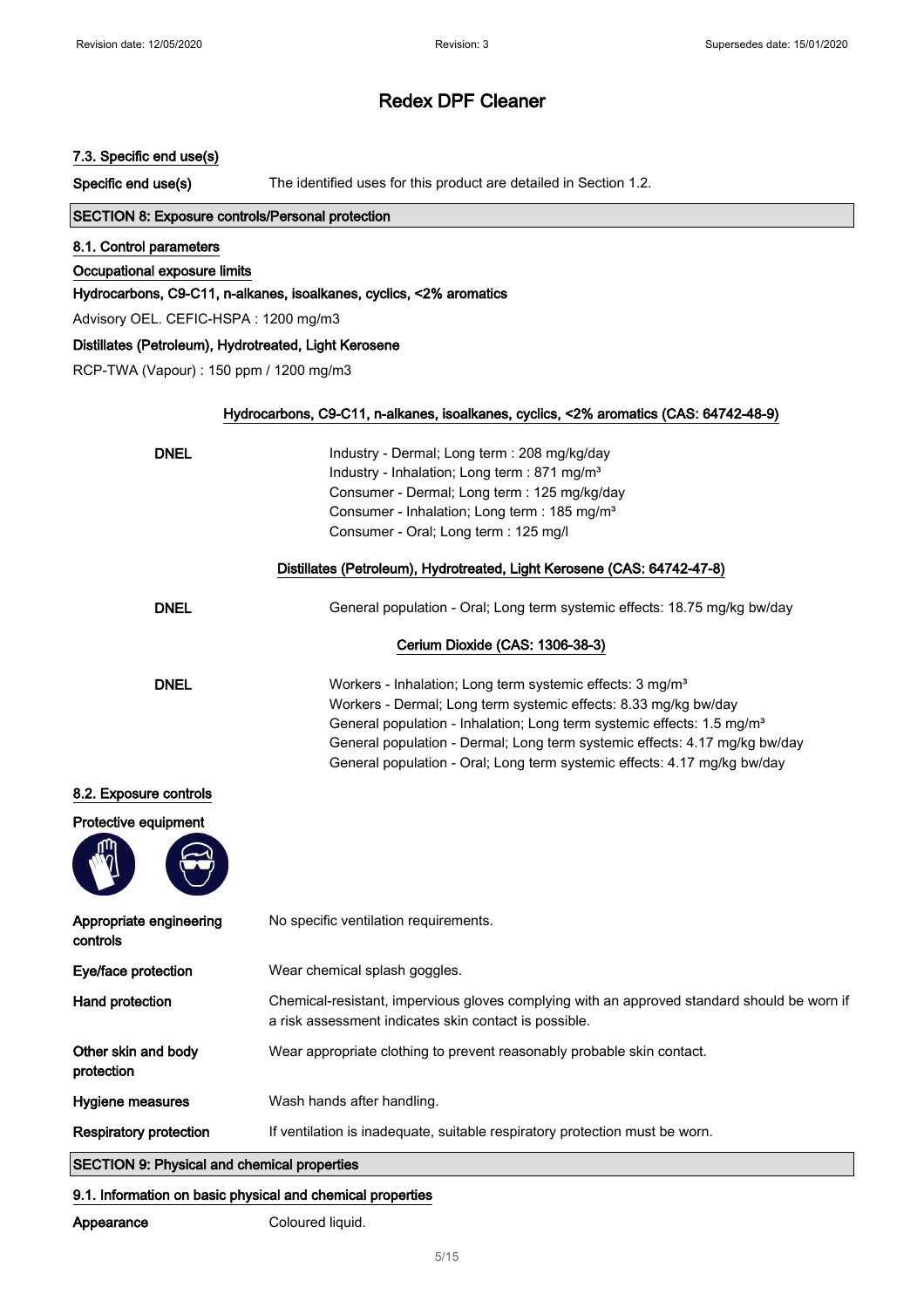| Colour                                                              | Brown.                                                                                                                                                                        |  |
|---------------------------------------------------------------------|-------------------------------------------------------------------------------------------------------------------------------------------------------------------------------|--|
| Odour                                                               | Organic solvents.                                                                                                                                                             |  |
| pH                                                                  | 5.35                                                                                                                                                                          |  |
| Initial boiling point and range                                     | >40°C @ 760 mm Hg                                                                                                                                                             |  |
| Flash point                                                         | 39°C Closed cup.                                                                                                                                                              |  |
| <b>Relative density</b>                                             | $0.79 \text{ @ } 20^{\circ}$ C                                                                                                                                                |  |
| Solubility(ies)                                                     | Immiscible with water.                                                                                                                                                        |  |
| <b>Viscosity</b>                                                    | 600 - 1000 cP @ 20°C                                                                                                                                                          |  |
| 9.2. Other information                                              |                                                                                                                                                                               |  |
| Other information                                                   | None.                                                                                                                                                                         |  |
| <b>SECTION 10: Stability and reactivity</b>                         |                                                                                                                                                                               |  |
| 10.1. Reactivity                                                    |                                                                                                                                                                               |  |
| Reactivity                                                          | There are no known reactivity hazards associated with this product.                                                                                                           |  |
| 10.2. Chemical stability                                            |                                                                                                                                                                               |  |
| <b>Stability</b>                                                    | Stable under the prescribed storage conditions.                                                                                                                               |  |
| 10.3. Possibility of hazardous reactions                            |                                                                                                                                                                               |  |
| Possibility of hazardous<br>reactions                               | Not applicable. Will not polymerise.                                                                                                                                          |  |
| 10.4. Conditions to avoid                                           |                                                                                                                                                                               |  |
| <b>Conditions to avoid</b>                                          | Avoid heat. Avoid freezing.                                                                                                                                                   |  |
| 10.5. Incompatible materials                                        |                                                                                                                                                                               |  |
| Materials to avoid                                                  | No specific material or group of materials is likely to react with the product to produce a<br>hazardous situation.                                                           |  |
| 10.6. Hazardous decomposition products                              |                                                                                                                                                                               |  |
| Hazardous decomposition<br>products                                 | Does not decompose when used and stored as recommended. Oxides of carbon. Thermal<br>decomposition or combustion may liberate carbon oxides and other toxic gases or vapours. |  |
| <b>SECTION 11: Toxicological information</b>                        |                                                                                                                                                                               |  |
| 11.1. Information on toxicological effects                          |                                                                                                                                                                               |  |
| <b>Toxicological effects</b>                                        | No information available.                                                                                                                                                     |  |
| Acute toxicity - oral<br>Notes (oral LD <sub>50</sub> )             | Based on available data the classification criteria are not met.                                                                                                              |  |
| Acute toxicity - dermal<br>Notes (dermal LD <sub>50</sub> )         | Based on available data the classification criteria are not met.                                                                                                              |  |
| Acute toxicity - inhalation<br>Notes (inhalation LC <sub>50</sub> ) | Based on available data the classification criteria are not met.                                                                                                              |  |
| Skin corrosion/irritation<br>Skin corrosion/irritation              | Based on available data the classification criteria are not met.                                                                                                              |  |
| Serious eye damage/irritation                                       |                                                                                                                                                                               |  |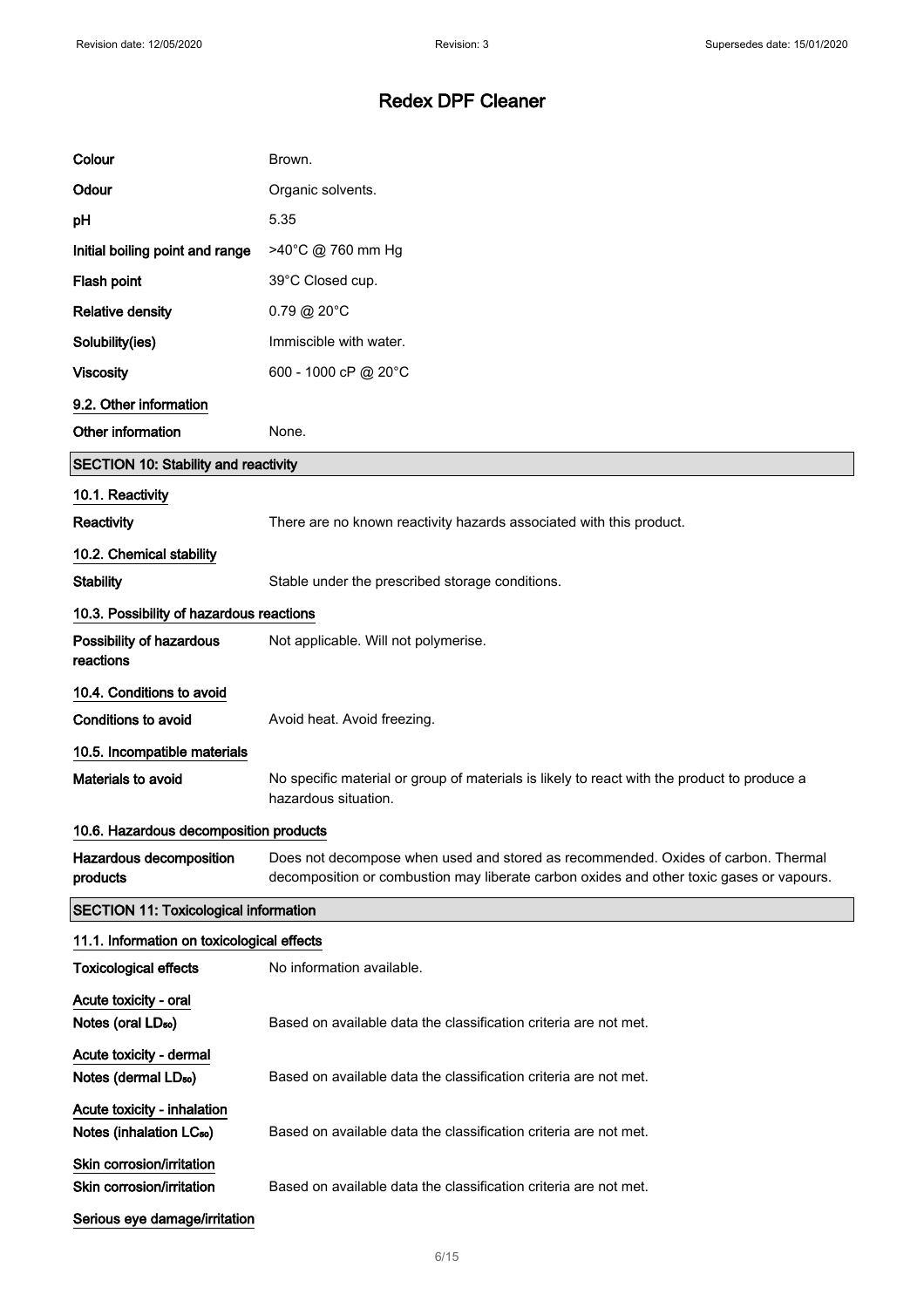|                                                    | Serious eye damage/irritation Based on available data the classification criteria are not met.                      |
|----------------------------------------------------|---------------------------------------------------------------------------------------------------------------------|
| Respiratory sensitisation                          |                                                                                                                     |
| Respiratory sensitisation                          | Based on available data the classification criteria are not met.                                                    |
| <b>Skin sensitisation</b>                          |                                                                                                                     |
| Skin sensitisation                                 | Based on available data the classification criteria are not met.                                                    |
| Germ cell mutagenicity                             |                                                                                                                     |
| Genotoxicity - in vitro                            | Based on available data the classification criteria are not met.                                                    |
| Genotoxicity - in vivo                             | Based on available data the classification criteria are not met.                                                    |
| Carcinogenicity                                    |                                                                                                                     |
| Carcinogenicity                                    | Based on available data the classification criteria are not met.                                                    |
| Reproductive toxicity                              |                                                                                                                     |
| Reproductive toxicity - fertility                  | Based on available data the classification criteria are not met.                                                    |
| Reproductive toxicity -<br>development             | Does not contain any substances known to be toxic to reproduction.                                                  |
| Specific target organ toxicity - single exposure   |                                                                                                                     |
| STOT - single exposure                             | May cause drowsiness or dizziness.                                                                                  |
| Specific target organ toxicity - repeated exposure |                                                                                                                     |
| <b>STOT - repeated exposure</b>                    | Based on available data the classification criteria are not met.                                                    |
| <b>Aspiration hazard</b>                           |                                                                                                                     |
| <b>Aspiration hazard</b>                           | May be fatal if swallowed and enters airways.                                                                       |
| Inhalation                                         | May cause discomfort.                                                                                               |
| Ingestion                                          | Aspiration hazard if swallowed. May be fatal if swallowed and enters airways. May cause<br>drowsiness or dizziness. |
| Skin contact                                       | May be slightly irritating to skin.                                                                                 |
| Eye contact                                        | May be slightly irritating to eyes.                                                                                 |
| Acute and chronic health<br>hazards                | No specific long-term effects known.                                                                                |
| Route of exposure                                  | Dermal                                                                                                              |
| Toxicological information on ingredients.          |                                                                                                                     |

#### Hydrocarbons, C9-C11, n-alkanes, isoalkanes, cyclics, <2% aromatics

| Acute toxicity - oral                           |                                   |
|-------------------------------------------------|-----------------------------------|
| Acute toxicity oral (LD <sub>50</sub><br>mg/kg) | 5.000.0                           |
| <b>Species</b>                                  | Rat                               |
| Notes (oral LD <sub>50</sub> )                  | $LD_{50}$ > 5000 mg/kg, Oral, Rat |
| ATE oral (mg/kg)                                | 5.000.0                           |
| Acute toxicity - dermal                         |                                   |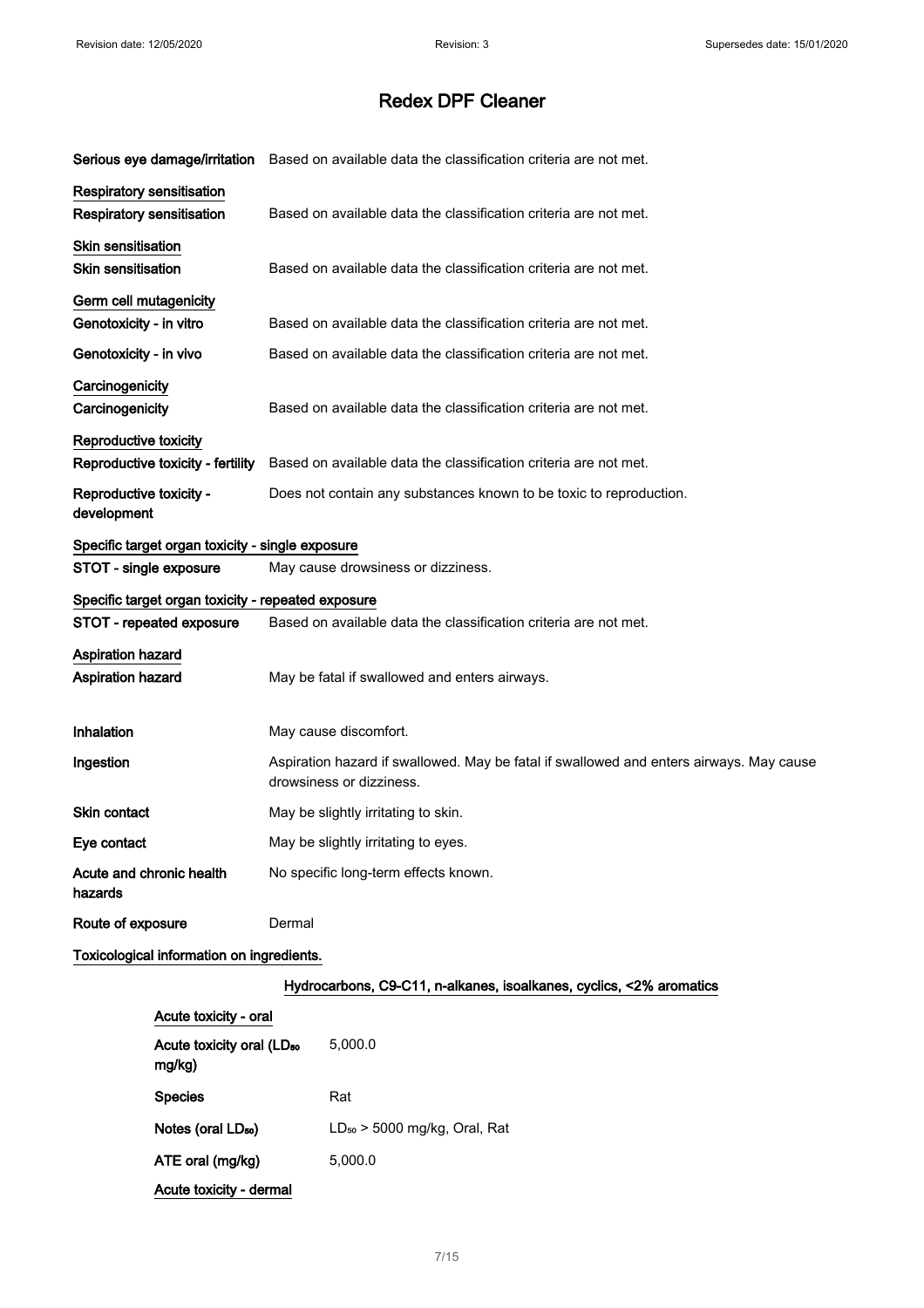| Acute toxicity dermal (LD <sub>50</sub> 5,000.0<br>mg/kg) |                                                                                           |
|-----------------------------------------------------------|-------------------------------------------------------------------------------------------|
| <b>Species</b>                                            | Rat                                                                                       |
| ATE dermal (mg/kg)                                        | 5,000.0                                                                                   |
| Acute toxicity - inhalation                               |                                                                                           |
| <b>Species</b>                                            | Rat                                                                                       |
| Notes (inhalation LC <sub>50</sub> )                      | LC50 > 5000 mg/m <sup>3</sup> , Inhalation, Rat                                           |
| Skin corrosion/irritation                                 |                                                                                           |
| Skin corrosion/irritation                                 | Not irritating.                                                                           |
| Serious eye damage/irritation                             |                                                                                           |
| Serious eye<br>damage/irritation                          | Based on available data the classification criteria are not met.                          |
| Respiratory sensitisation                                 |                                                                                           |
| <b>Respiratory sensitisation</b>                          | No information available.                                                                 |
| <b>Skin sensitisation</b>                                 |                                                                                           |
| <b>Skin sensitisation</b>                                 | Not sensitising.                                                                          |
| Germ cell mutagenicity                                    |                                                                                           |
| Genotoxicity - in vitro                                   | Negative.                                                                                 |
| Genotoxicity - in vivo                                    | Negative.                                                                                 |
| Carcinogenicity                                           |                                                                                           |
| Carcinogenicity                                           | There is no evidence that the product can cause cancer.                                   |
| Reproductive toxicity                                     |                                                                                           |
| Reproductive toxicity -<br>fertility                      | One-generation study - NOAEL >/= 3000 mg/kg bw/day, Oral, Rat P                           |
| Reproductive toxicity -<br>development                    | Developmental toxicity: - NOAEC: >/= 300 ppm, Inhalation, Rat                             |
| Specific target organ toxicity - single exposure          |                                                                                           |
| STOT - single exposure                                    | Central and/or peripheral nervous system damage.                                          |
| Specific target organ toxicity - repeated exposure        |                                                                                           |
|                                                           | STOT - repeated exposure Based on available data the classification criteria are not met. |
| <b>Aspiration hazard</b>                                  |                                                                                           |
| Aspiration hazard                                         | May be fatal if swallowed and enters airways.                                             |
|                                                           | Distillates (Petroleum), Hydrotreated, Light Kerosene                                     |
| Acute toxicity - oral                                     |                                                                                           |
| Notes (oral LD <sub>50</sub> )                            | $LD_{50}$ > 5000 mg/kg, Oral, Rat                                                         |
| Acute toxicity - dermal                                   |                                                                                           |
| Notes (dermal LD <sub>50</sub> )                          | LD <sub>50</sub> > 2000 mg/kg, Dermal, Rabbit                                             |
| Acute toxicity - inhalation                               |                                                                                           |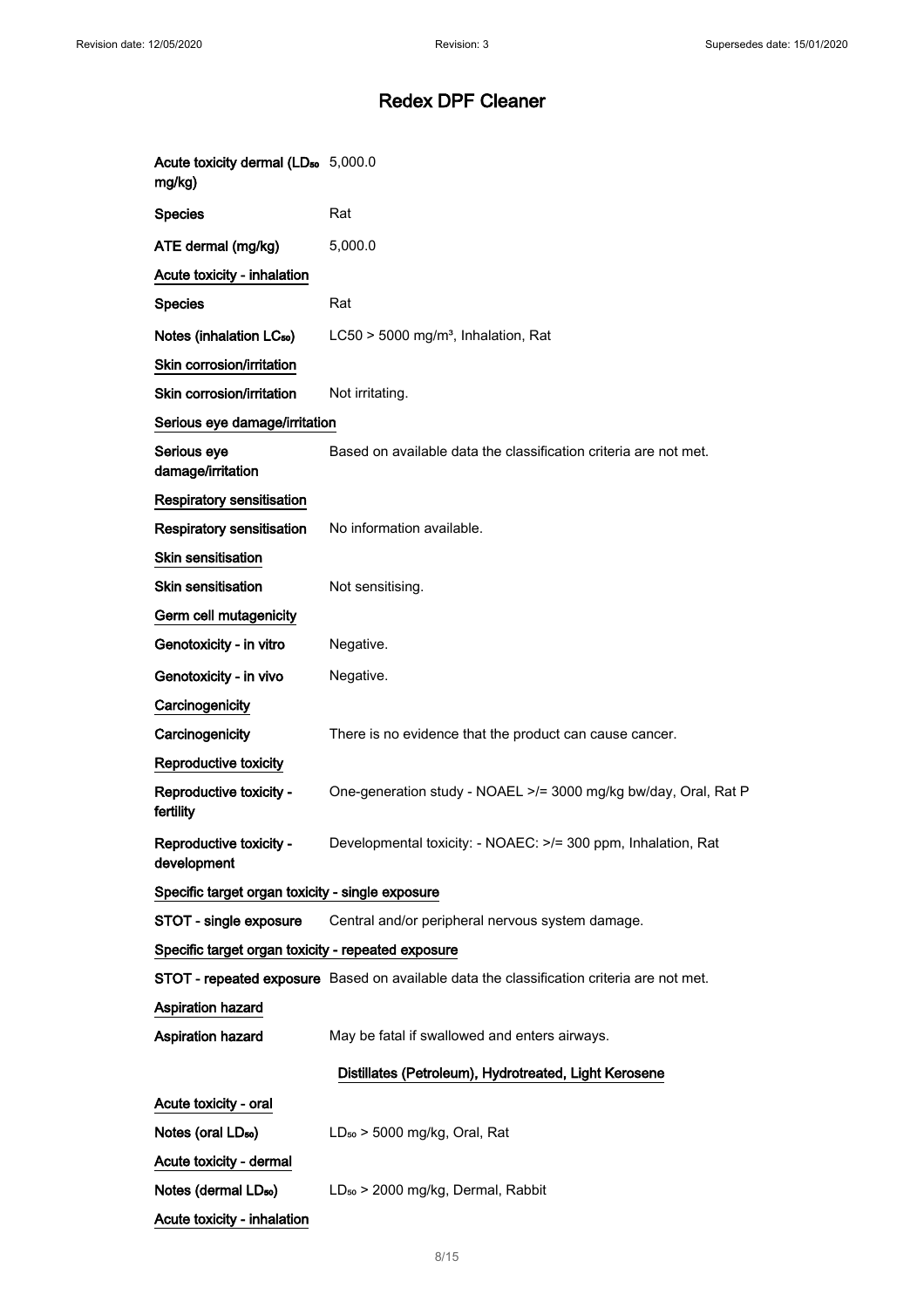| Notes (inhalation LC <sub>50</sub> )               | LC50 5280 mg/m <sup>3</sup> , Inhalation, Rat                                                                                                                                                          |
|----------------------------------------------------|--------------------------------------------------------------------------------------------------------------------------------------------------------------------------------------------------------|
| Skin corrosion/irritation                          |                                                                                                                                                                                                        |
| Skin corrosion/irritation                          | May cause skin irritation.                                                                                                                                                                             |
| Serious eye damage/irritation                      |                                                                                                                                                                                                        |
| Serious eye<br>damage/irritation                   | Based on available data the classification criteria are not met.                                                                                                                                       |
| Respiratory sensitisation                          |                                                                                                                                                                                                        |
| <b>Respiratory sensitisation</b>                   | No information available.                                                                                                                                                                              |
| Skin sensitisation                                 |                                                                                                                                                                                                        |
| <b>Skin sensitisation</b>                          | Not sensitising.                                                                                                                                                                                       |
| Germ cell mutagenicity                             |                                                                                                                                                                                                        |
| Genotoxicity - in vitro                            | Negative.                                                                                                                                                                                              |
| Genotoxicity - in vivo                             | Negative.                                                                                                                                                                                              |
| Carcinogenicity                                    |                                                                                                                                                                                                        |
| Carcinogenicity                                    | No information available.                                                                                                                                                                              |
| Reproductive toxicity                              |                                                                                                                                                                                                        |
| Reproductive toxicity -<br>fertility               | One-generation study - NOAEL 1500 mg/kg bw/day, Oral, Rat P One-generation<br>study - NOAEC 1000 mg/m <sup>3</sup> , Inhalation, Rat P One-generation study - NOAEL 494<br>mg/kg bw/day, Dermal, Rat P |
| Reproductive toxicity -<br>development             | Developmental toxicity: - NOAEL: 1000 mg/kg bw/day, Oral, Rat Developmental<br>toxicity: - NOAEC: 364 mg/m <sup>3</sup> , Inhalation, Rat                                                              |
| Specific target organ toxicity - single exposure   |                                                                                                                                                                                                        |
| STOT - single exposure                             | No information available.                                                                                                                                                                              |
| Specific target organ toxicity - repeated exposure |                                                                                                                                                                                                        |
| STOT - repeated exposure No information available. |                                                                                                                                                                                                        |
| <b>Aspiration hazard</b>                           |                                                                                                                                                                                                        |
| <b>Aspiration hazard</b>                           | May be fatal if swallowed and enters airways.                                                                                                                                                          |
|                                                    | Cerium Dioxide                                                                                                                                                                                         |
| Acute toxicity - oral                              |                                                                                                                                                                                                        |
| Notes (oral LD <sub>50</sub> )                     | $LD_{50}$ > 2000 mg/kg, Oral, Rat                                                                                                                                                                      |
| Acute toxicity - dermal                            |                                                                                                                                                                                                        |
| Notes (dermal LD <sub>50</sub> )                   | LD <sub>50</sub> > 5000 mg/kg, Dermal, Rat                                                                                                                                                             |
| Acute toxicity - inhalation                        |                                                                                                                                                                                                        |
| Notes (inhalation LC <sub>50</sub> )               | LC50 > 5.05 mg/l, Inhalation, Rat                                                                                                                                                                      |
| Skin corrosion/irritation                          |                                                                                                                                                                                                        |
| Skin corrosion/irritation                          | Based on available data the classification criteria are not met.                                                                                                                                       |
| Serious eye damage/irritation                      |                                                                                                                                                                                                        |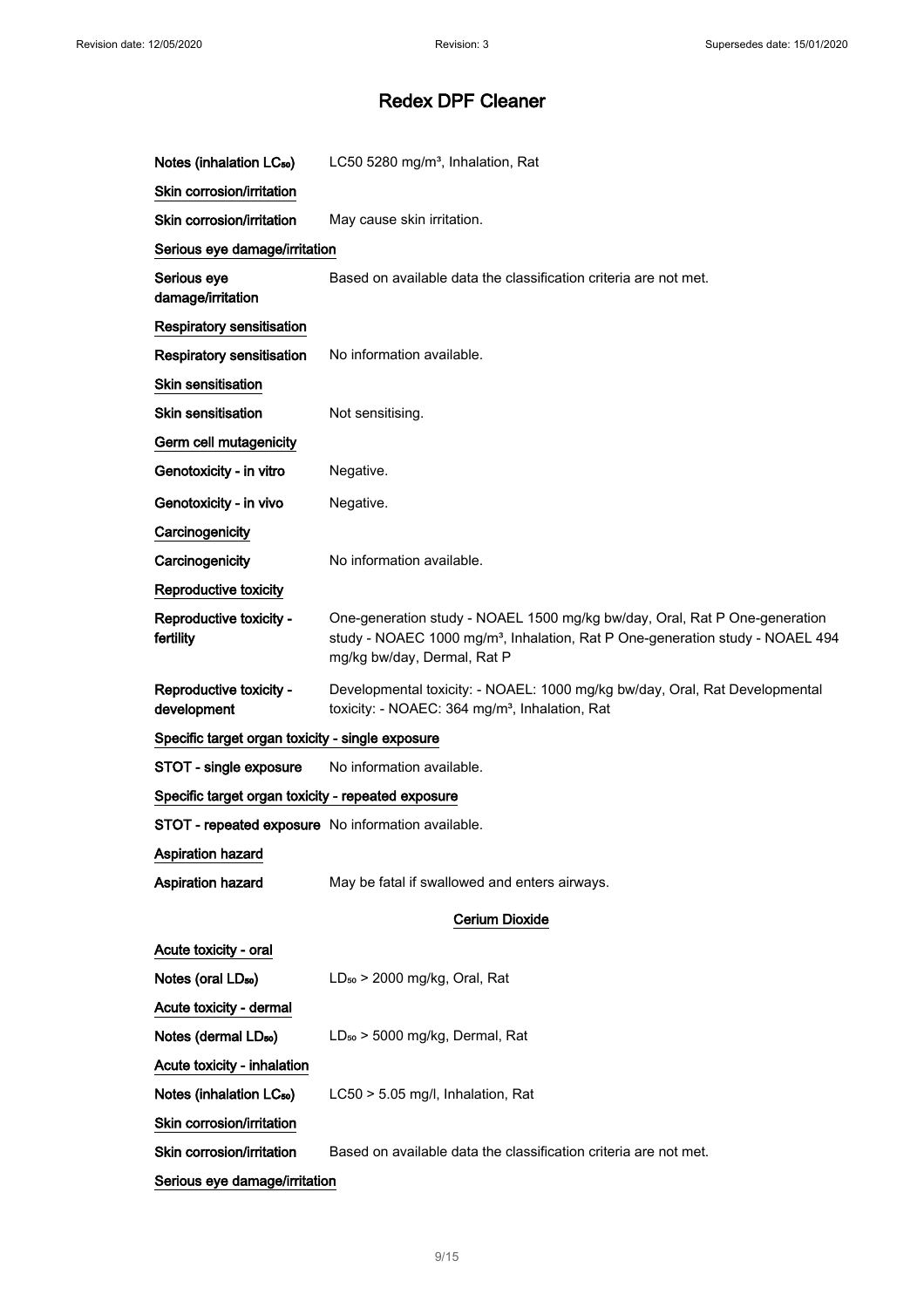|             | Serious eye<br>damage/irritation                   | Based on available data the classification criteria are not met.                                                          |
|-------------|----------------------------------------------------|---------------------------------------------------------------------------------------------------------------------------|
|             | <b>Respiratory sensitisation</b>                   |                                                                                                                           |
|             | Respiratory sensitisation                          | No information available.                                                                                                 |
|             | Skin sensitisation                                 |                                                                                                                           |
|             | <b>Skin sensitisation</b>                          | Not sensitising.                                                                                                          |
|             | Germ cell mutagenicity                             |                                                                                                                           |
|             | Genotoxicity - in vitro                            | Negative.                                                                                                                 |
|             | Genotoxicity - in vivo                             | Negative.                                                                                                                 |
|             | Carcinogenicity                                    |                                                                                                                           |
|             | Carcinogenicity                                    | No information available.                                                                                                 |
|             | Reproductive toxicity                              |                                                                                                                           |
|             | Reproductive toxicity -<br>fertility               | One-generation study - NOEL 1000 mg/kg bw/day, Oral, Rat P One-generation<br>study - NOEL 1000 mg/kg bw/day, Oral, Rat F1 |
|             | Reproductive toxicity -<br>development             | Developmental toxicity: - NOEL: 1000 mg/kg bw/day, Oral, Rat Fetotoxicity: -<br>NOEL: 1000 mg/kg bw/day, Oral, Rat        |
|             | Specific target organ toxicity - single exposure   |                                                                                                                           |
|             | STOT - single exposure                             | Based on available data the classification criteria are not met.                                                          |
|             | Specific target organ toxicity - repeated exposure |                                                                                                                           |
|             |                                                    | STOT - repeated exposure Based on available data the classification criteria are not met.                                 |
|             | Aspiration hazard                                  |                                                                                                                           |
|             | Aspiration hazard                                  | Not relevant.                                                                                                             |
|             | <b>SECTION 12: Ecological information</b>          |                                                                                                                           |
| Ecotoxicity |                                                    | No negative effects on the aquatic environment are known.                                                                 |

|                                                                   | .              |
|-------------------------------------------------------------------|----------------|
| 12.1. Toxicity                                                    |                |
| Acute aquatic toxicity                                            |                |
| Acute toxicity - fish                                             | Not available. |
| Acute toxicity - aquatic<br>invertebrates                         | Not available. |
| Acute toxicity - aquatic plants                                   | Not available. |
| Acute toxicity -<br>microorganisms                                | Not available. |
| Acute toxicity - terrestrial                                      | Not available. |
| Chronic aquatic toxicity                                          |                |
| <b>Chronic toxicity - fish early life</b> Not available.<br>stage |                |
| Short term toxicity - embryo<br>and sac fry stages                | Not available. |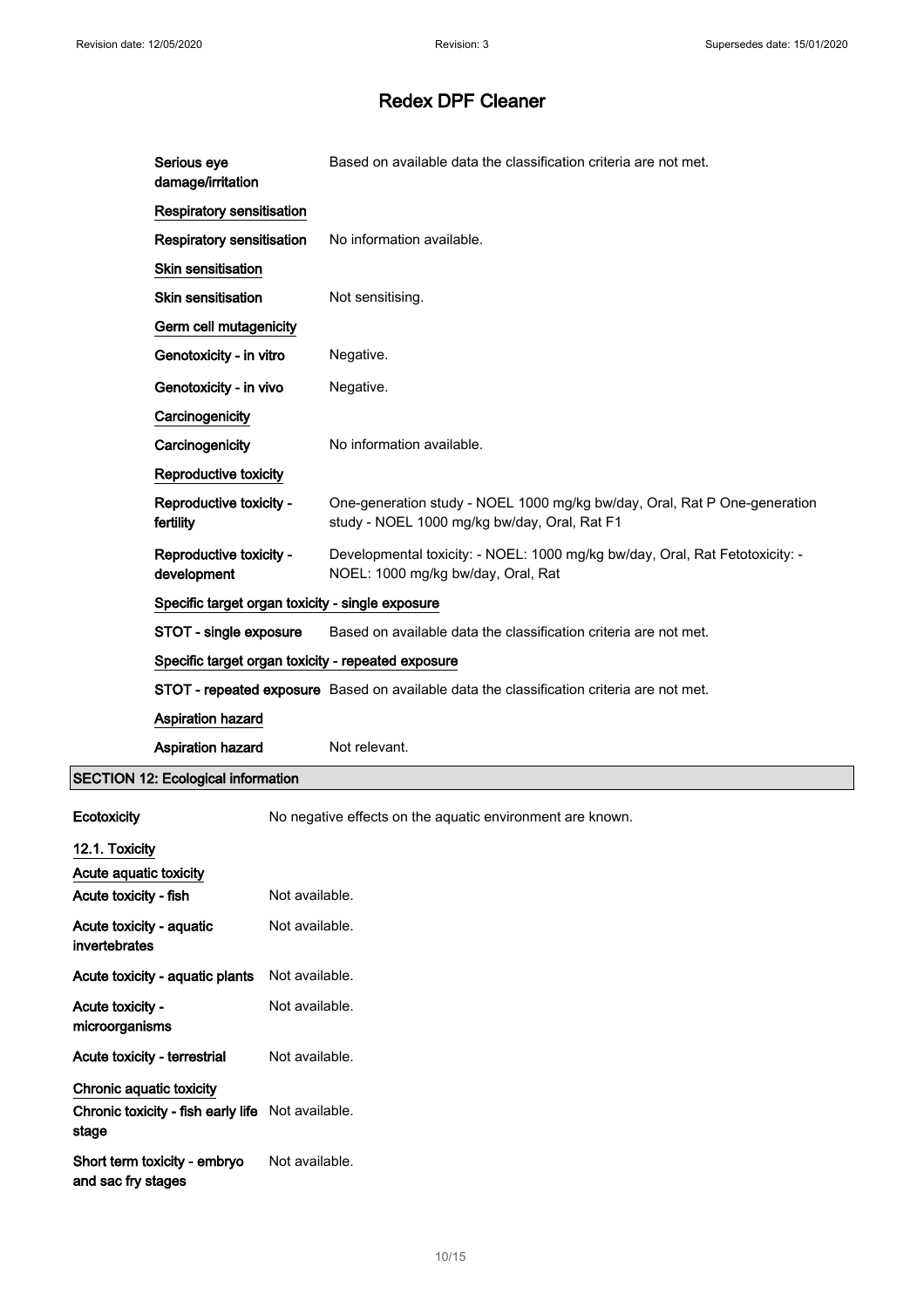#### Chronic toxicity - aquatic invertebrates Not available.

#### Ecological information on ingredients.

## Hydrocarbons, C9-C11, n-alkanes, isoalkanes, cyclics, <2% aromatics Acute aquatic toxicity Acute toxicity - fish LC<sub>50</sub>, 96 hours: > 1000 mg/l, Oncorhynchus mykiss (Rainbow trout) Acute toxicity - aquatic invertebrates EC<sub>50</sub>, 48 hours: > 1000 mg/l, Daphnia magna Acute toxicity - aquatic plants IC<sub>50</sub>, 72 hours: > 1000 mg/l, Pseudokirchneriella subcapitata Acute toxicity microorganisms EL50, 48 hours: 0.95 mg/l, Tetrahymena pyriformis, QSAR Distillates (Petroleum), Hydrotreated, Light Kerosene Acute aquatic toxicity Acute toxicity - fish NOEC, 96 hours: 2.0 mg/l, Oncorhynchus mykiss (Rainbow trout) Acute toxicity - aquatic invertebrates EL50, 48 hours: 1.4 mg/l, Daphnia magna Acute toxicity - aquatic plants EL50, 72 hours: 1-3 mg/l, Raphidocelis subcapitata Acute toxicity microorganisms LL<sub>50</sub>, 72 hours: 677.9 mg/l, Tetrahymena pyriformis, QSAR Chronic aquatic toxicity Chronic toxicity - aquatic invertebrates NOEL, 21 days: 0.48 mg/l, Daphnia magna Cerium Dioxide Acute aquatic toxicity Acute toxicity - fish EC<sub>50</sub>, 72 hours: > 200 mg/l, Brachydanio rerio (Zebra Fish) NOEC, 72 hours: >/= 200 mg/l, Brachydanio rerio (Zebra Fish) Acute toxicity - aquatic invertebrates EL50, 48 hours: > 100 mg/l, Daphnia magna Acute toxicity - aquatic plants EL50, 72 hours: > 100 mg/l, Desmodesmus subspicatus Acute toxicity microorganisms NOEC, 3 hours: >/= 1003.8 mg/l, Activated sludge Chronic aquatic toxicity Chronic toxicity - aquatic NOELR, 21 days: >/= 100 mg/l, Daphnia magna

invertebrates

#### 12.2. Persistence and degradability

Persistence and degradability The product is biodegradable.

Ecological information on ingredients.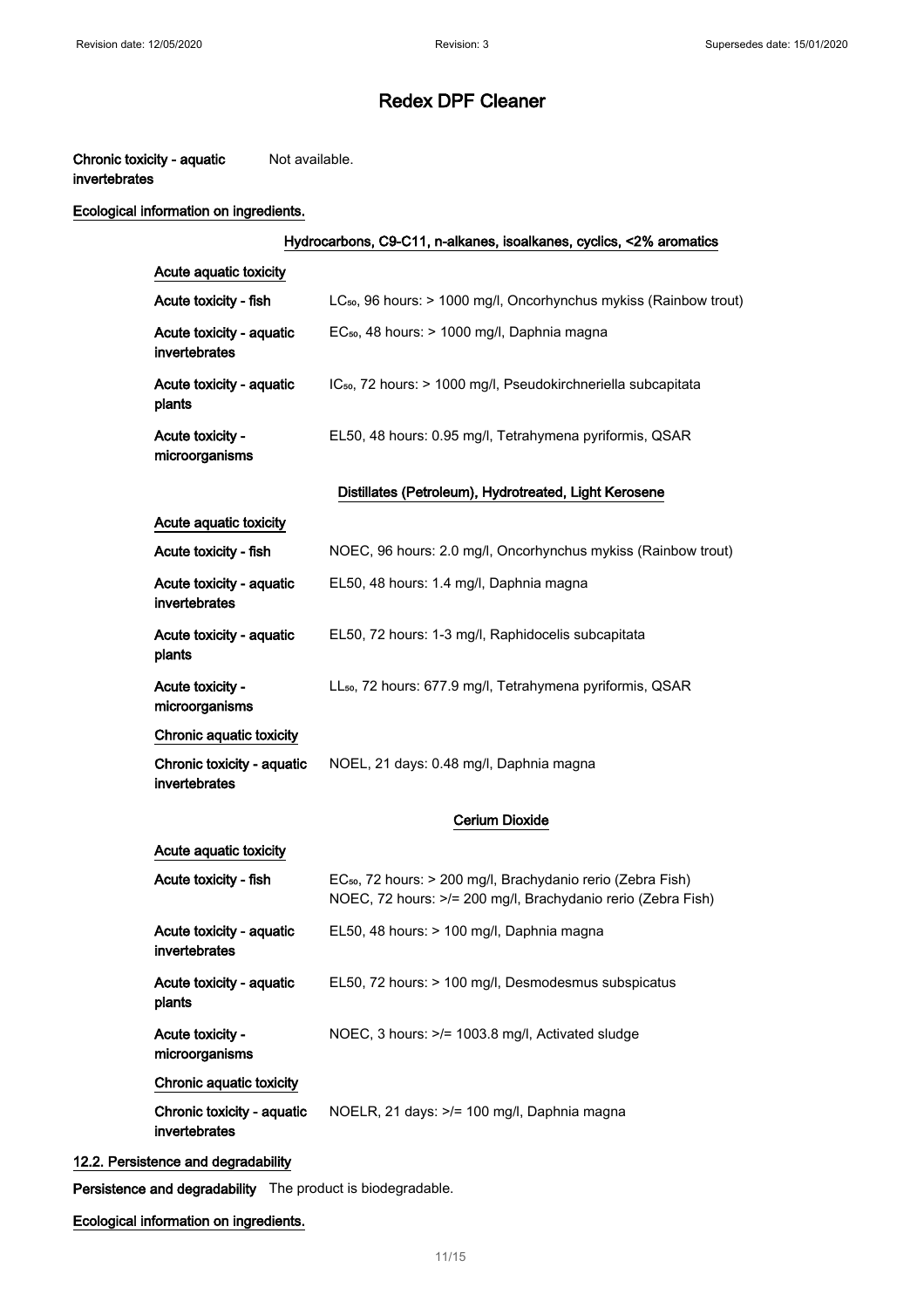|                        |                                            |             | Hydrocarbons, C9-C11, n-alkanes, isoalkanes, cyclics, <2% aromatics                      |
|------------------------|--------------------------------------------|-------------|------------------------------------------------------------------------------------------|
|                        | Persistence and<br>degradability           |             | Rapidly degradable                                                                       |
|                        |                                            |             | Distillates (Petroleum), Hydrotreated, Light Kerosene                                    |
|                        | Biodegradation                             |             | Inherently biodegradable.                                                                |
|                        |                                            |             | <b>Cerium Dioxide</b>                                                                    |
|                        | Persistence and<br>degradability           |             | No data available.                                                                       |
|                        | 12.3. Bioaccumulative potential            |             |                                                                                          |
|                        | <b>Bioaccumulative potential</b>           |             | The product is not bioaccumulating.                                                      |
|                        | Ecological information on ingredients.     |             |                                                                                          |
|                        |                                            |             | Hydrocarbons, C9-C11, n-alkanes, isoalkanes, cyclics, <2% aromatics                      |
|                        | <b>Bioaccumulative potential</b>           |             | The product does not contain any substances expected to be bioaccumulating.              |
|                        |                                            |             | Distillates (Petroleum), Hydrotreated, Light Kerosene                                    |
|                        | Bioaccumulative potential                  |             | The product does not contain any substances expected to be bioaccumulating.              |
|                        |                                            |             | <b>Cerium Dioxide</b>                                                                    |
|                        | <b>Bioaccumulative potential</b>           |             | The product is not bioaccumulating.                                                      |
| 12.4. Mobility in soil |                                            |             |                                                                                          |
| <b>Mobility</b>        |                                            |             | The product contains substances which are water-soluble and may spread in water systems. |
|                        | 12.5. Results of PBT and vPvB assessment   |             |                                                                                          |
| assessment             | Results of PBT and vPvB                    |             | This product does not contain any substances classified as PBT or vPvB.                  |
|                        | Ecological information on ingredients.     |             |                                                                                          |
|                        |                                            |             | Hydrocarbons, C9-C11, n-alkanes, isoalkanes, cyclics, <2% aromatics                      |
|                        | Results of PBT and vPvB<br>assessment      |             | This substance is not classified as PBT or vPvB according to current EU criteria.        |
|                        |                                            |             | Distillates (Petroleum), Hydrotreated, Light Kerosene                                    |
|                        | Results of PBT and vPvB<br>assessment      |             | This substance is not classified as PBT or vPvB according to current EU criteria.        |
|                        | 12.6. Other adverse effects                |             |                                                                                          |
| Other adverse effects  |                                            | None known. |                                                                                          |
|                        | <b>SECTION 13: Disposal considerations</b> |             |                                                                                          |
|                        | 13.1. Waste treatment methods              |             |                                                                                          |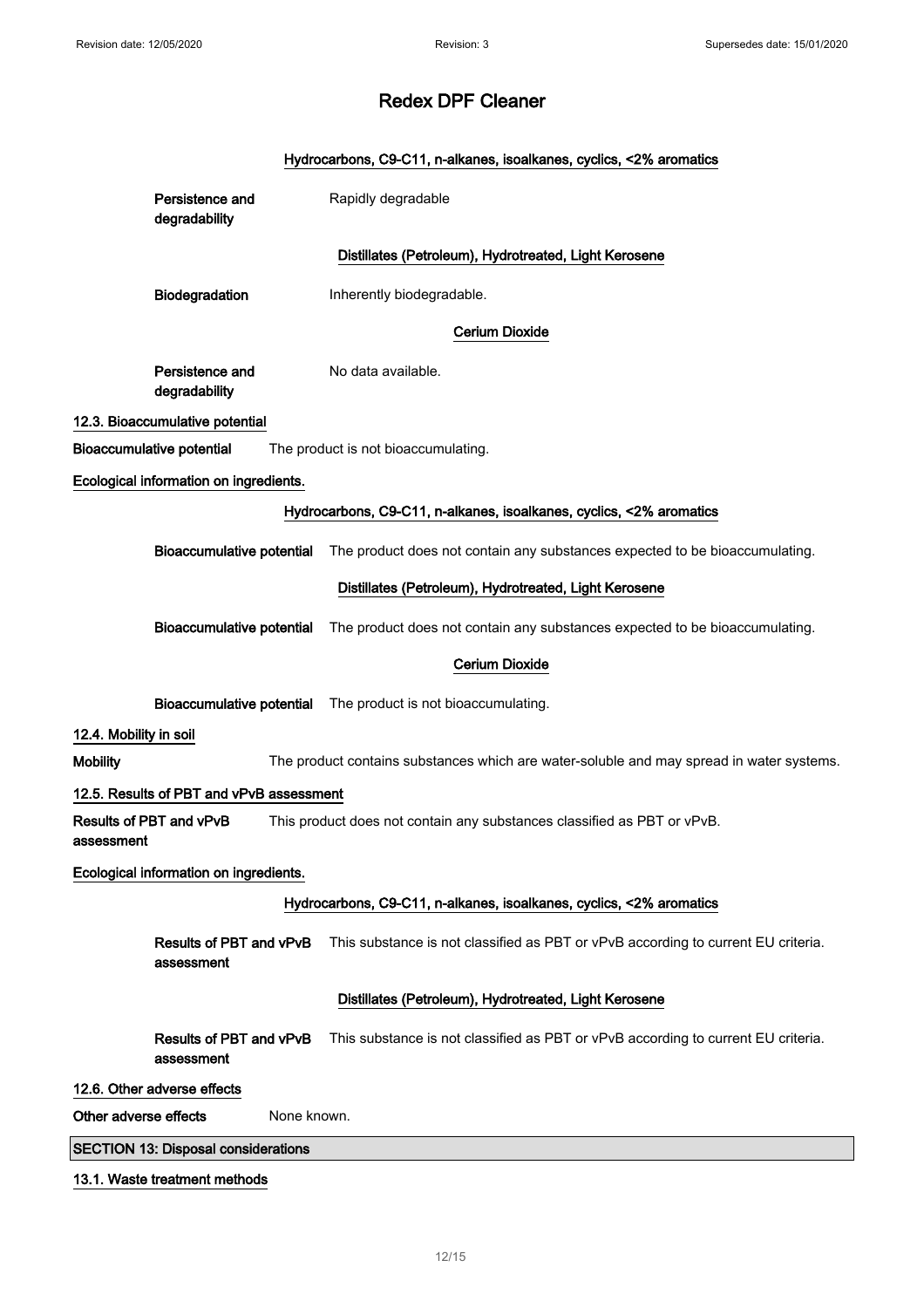| Disposal methods                         | Dispose of waste to licensed waste disposal site in accordance with the requirements of the<br>local Waste Disposal Authority. |
|------------------------------------------|--------------------------------------------------------------------------------------------------------------------------------|
| <b>SECTION 14: Transport information</b> |                                                                                                                                |
| General                                  | Refer to the Dangerous Goods List for information on any Special Provisions 274, 601.                                          |
| 14.1. UN number                          |                                                                                                                                |
| UN No. (ADR/RID)                         | 1993                                                                                                                           |
| UN No. (IMDG)                            | 1993                                                                                                                           |
| UN No. (ICAO)                            | 1993                                                                                                                           |
| UN No. (ADN)                             | 1993                                                                                                                           |
| 14.2. UN proper shipping name            |                                                                                                                                |
| Proper shipping name<br>(ADR/RID)        | FLAMMABLE LIQUID, N.O.S. (CONTAINS Naphtha (petroleum), hydrotreated heavy (<0.1%<br>Benzene))                                 |
| Proper shipping name (IMDG)              | FLAMMABLE LIQUID, N.O.S. (CONTAINS Naphtha (petroleum), hydrotreated heavy (<0.1%<br>Benzene))                                 |
| Proper shipping name (ICAO)              | FLAMMABLE LIQUID, N.O.S. (CONTAINS Naphtha (petroleum), hydrotreated heavy (<0.1%<br>Benzene))                                 |
| Proper shipping name (ADN)               | FLAMMABLE LIQUID, N.O.S. (CONTAINS Naphtha (petroleum), hydrotreated heavy (<0.1%<br>Benzene))                                 |
| 14.3. Transport hazard class(es)         |                                                                                                                                |
| <b>ADR/RID class</b>                     | 3                                                                                                                              |
| ADR/RID classification code              | F <sub>1</sub>                                                                                                                 |
| <b>ADR/RID label</b>                     | 3                                                                                                                              |
| <b>IMDG class</b>                        | 3                                                                                                                              |
| ICAO class/division                      | 3                                                                                                                              |
| <b>ADN</b> class                         | 3                                                                                                                              |
| <b>Transport labels</b>                  |                                                                                                                                |
| 14.4. Packing group                      |                                                                                                                                |
| ADR/RID packing group                    | Ш                                                                                                                              |
| <b>IMDG packing group</b>                | $\ensuremath{\mathsf{III}}\xspace$                                                                                             |
| ICAO packing group                       | $\ensuremath{\mathsf{III}}\xspace$                                                                                             |
| ADN packing group                        | $\mathbf{III}$                                                                                                                 |
| 14.5. Environmental hazards              |                                                                                                                                |

Environmentally hazardous substance/marine pollutant No.

14.6. Special precautions for user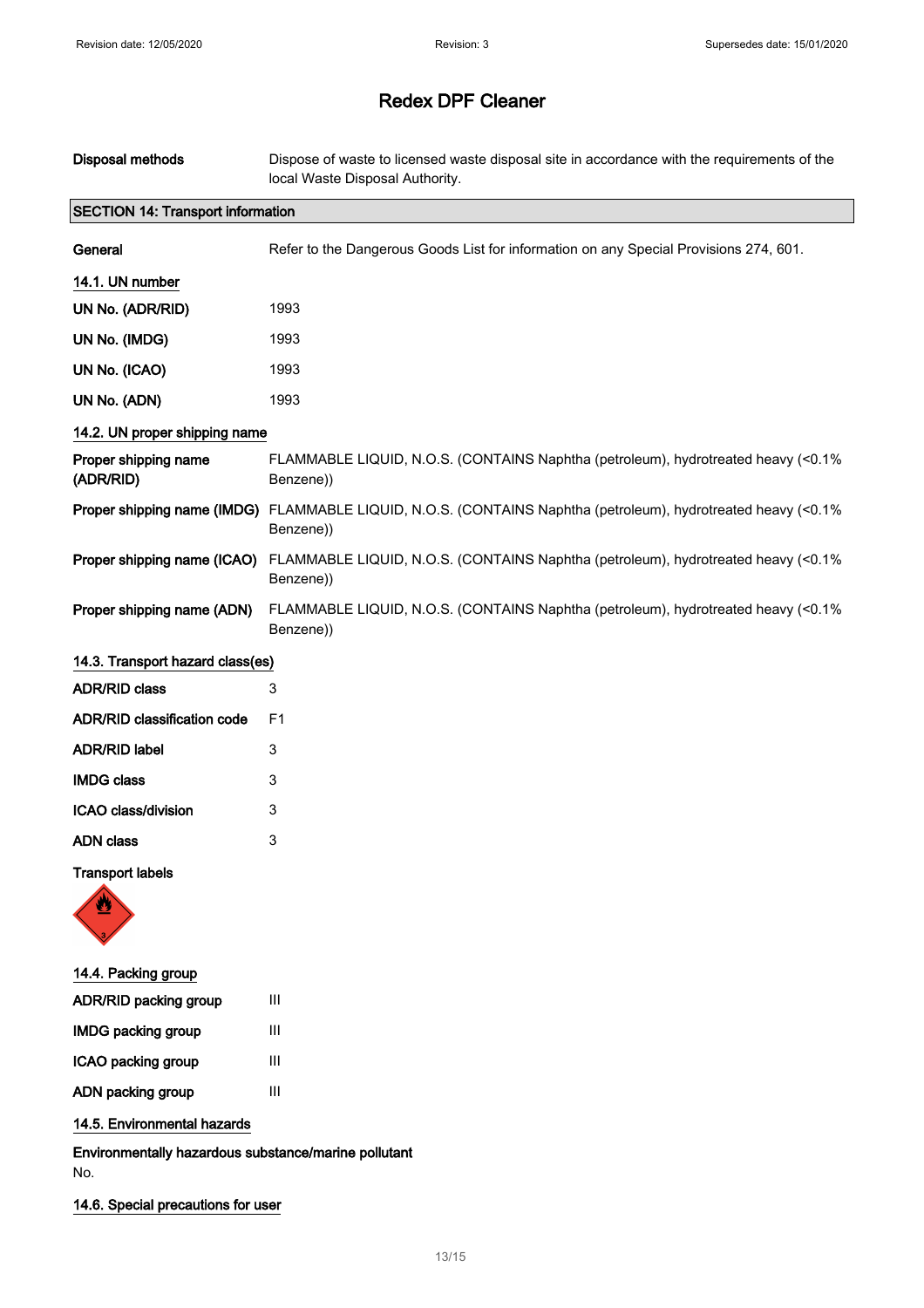| EmS                                              | $F-E. S-E$                                                               |
|--------------------------------------------------|--------------------------------------------------------------------------|
| ADR transport category                           | 3                                                                        |
| <b>Emergency Action Code</b>                     | $\cdot$ 3Y                                                               |
| <b>Hazard Identification Number</b><br>(ADR/RID) | 30                                                                       |
| Tunnel restriction code                          | (D/E)                                                                    |
|                                                  | 14.7. Transport in bulk according to Annex II of MARPOL and the IBC Code |

Transport in bulk according to Not applicable. Annex II of MARPOL 73/78 and the IBC Code

#### SECTION 15: Regulatory information

| 15.1. Safety, health and environmental regulations/legislation specific for the substance or mixture |                                                                                                                                                                                                                                                                                                                                                                                                                                                                                                                                                                                                   |  |
|------------------------------------------------------------------------------------------------------|---------------------------------------------------------------------------------------------------------------------------------------------------------------------------------------------------------------------------------------------------------------------------------------------------------------------------------------------------------------------------------------------------------------------------------------------------------------------------------------------------------------------------------------------------------------------------------------------------|--|
| <b>National regulations</b>                                                                          | The Chemicals (Hazard Information and Packaging for Supply) Regulations 2009 (SI 2009<br>No. 716).                                                                                                                                                                                                                                                                                                                                                                                                                                                                                                |  |
| EU legislation                                                                                       | Regulation (EC) No 1272/2008 of the European Parliament and of the Council of 16<br>December 2008 on classification, labelling and packaging of substances and mixtures (as<br>amended).<br>Regulation (EC) No 1907/2006 of the European Parliament and of the Council of 18<br>December 2006 concerning the Registration, Evaluation, Authorisation and Restriction of<br>Chemicals (REACH) (as amended).<br>Commission Regulation (EU) No 2015/830 of 28 May 2015.<br>Regulation (EC) No 648/2004 of the European Parliament and of the Council of 31 March<br>2004 on detergents (as amended). |  |
| <b>Authorisations (Annex XIV</b><br><b>Regulation 1907/2006)</b>                                     | No specific authorisations are known for this product.                                                                                                                                                                                                                                                                                                                                                                                                                                                                                                                                            |  |
| <b>Restrictions (Annex XVII</b><br><b>Regulation 1907/2006)</b>                                      | No specific restrictions on use are known for this product.                                                                                                                                                                                                                                                                                                                                                                                                                                                                                                                                       |  |

#### 15.2. Chemical safety assessment

No chemical safety assessment has been carried out.

#### SECTION 16: Other information